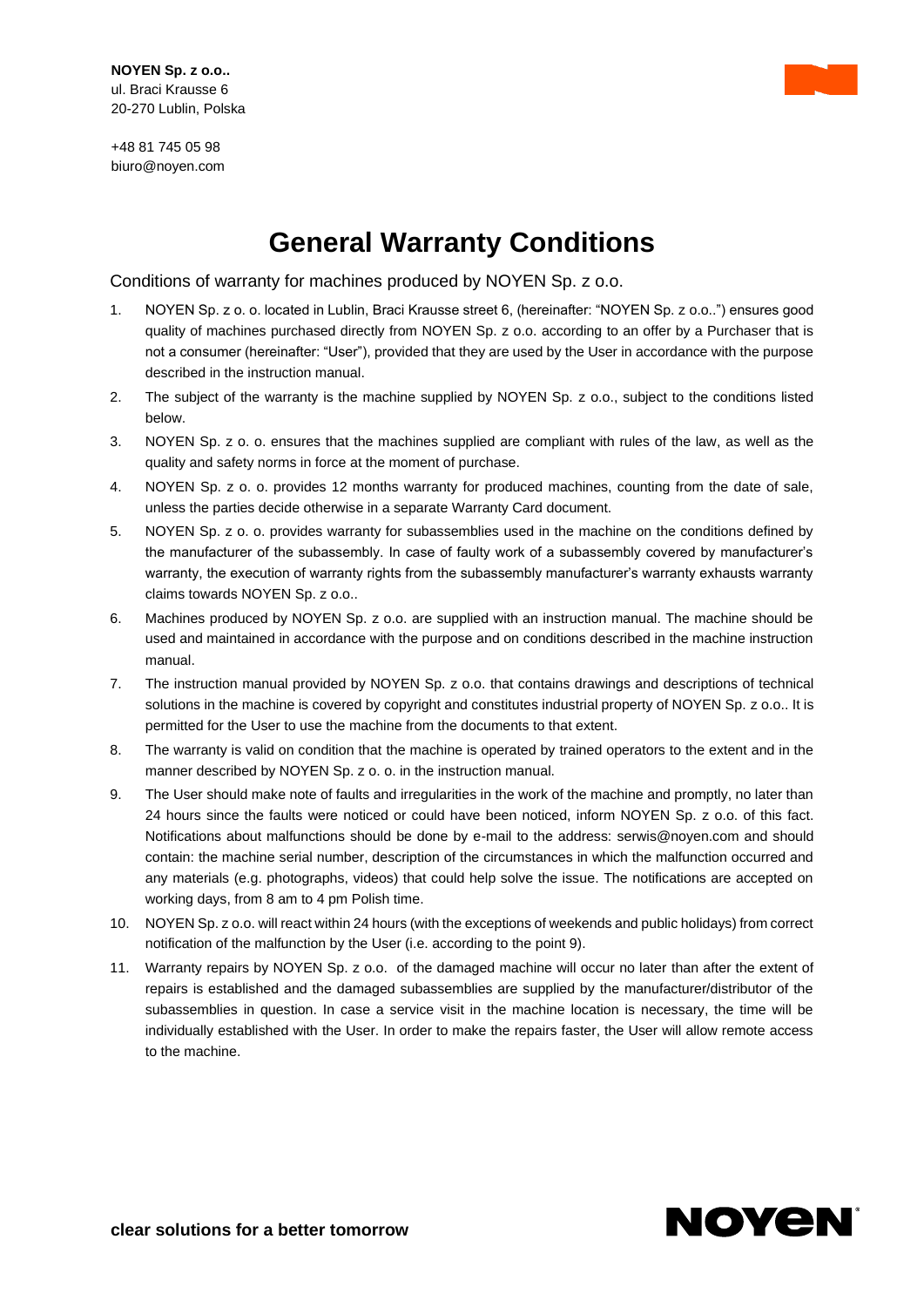+48 81 745 05 98 biuro@noyen.com

- 12. The User is obliged to make the machine available for repairs in the pre-established time and ensure safe access and conditions for the NOYEN Sp. z o.o. service team to perform the repairs, as well as presence of the people necessary for the repairs to take place.
- 13. Disposal of the waste and scrap leftover after the warranty repairs is the User's responsibility.
- 14. If only a part of the machine is faulty and it can be disconnected from the rest of the machine that works in accordance with the technical use conditions described in the instruction manual, the User's warranty rights are limited to that faulty part only.
- 15. NOYEN Sp. z o.o. does not bear warranty responsibility if the required repairs cannot be performed due to import/export restrictions on spare parts or other rules of the law or unforeseen circumstances that make repairs impossible.
- 16. NOYEN Sp. z o.o. reserves the right to use alternative spare parts with parameters that guarantee unaltered functionality and durability in case parts need to be replaced and original parts are not available.
- 17. The warranty responsibility of NOYEN Sp. z o.o. regards the obligation to repair or replace the product, with the choice in this regard being the decision of NOYEN Sp. z o.o..
- 18. Faults revealed during the warranty period will be fixed free of charge.
- 19. Warranty does not cover claims in regard to unsatisfactory technological process performance, as long as this is not caused by any fault of the machine.
- 20. NOYEN Sp. z o.o. reserves the right to verify the validity of the warranty claim. In case of an unfounded claim, the expense incurred as a result of diagnostic actions will be borne by the User in the amount specified by NOYEN Sp. z o.o..
- 21. Repairs or replacement of machine parts will result in warranty period extension only for these specific parts.
- 22. NOYEN Sp. z o.o. shall make a list of rapidly wearing consumable subassemblies and parts that can have an effect on malfunctions causing machine downtime. If downtime is to be avoided, the User should have these parts and subassemblies in stock. Rapidly wearing consumable subassemblies and parts are excluded from warranty.
- 23. In order to ensure failure-free work of the machine, NOYEN Sp. z o.o. will include in the instruction manual a list of activities and inspections that the user should perform in a specified manner and time.
- 24. The warranty repairs do not include periodic maintenance and inspections of the machine, particularly cleaning, calibration, performance checks, corrections of operator errors or User programming errors, as well as other activities that the User is obliged to perform.
- 25. Each instance of use of chemical products by manufacturers other than NOYEN Sp. z o.o. requires a prior written permission by NOYEN Sp. z o.o..
- 26. User's warranty rights do not cover the right to claim a return of lost income or profit caused by the malfunction and downtime of the machine. Statutory warranty provisions do not apply.
- 27. NOYEN Sp. z. o.o is not responsible for any health detriment, if it results from improper use of the machine.
- 28. NOYEN Sp. z o.o. is not to bear warranty responsibilities resulting from damage caused by a Higher Force, especially as a result of flooding, lightning strike or faulty operation of other installations (heating, electrical etc.) and/or devices that have effect on the work of the machine, e.g. inverters, transmitters, humidifiers, coolers, heaters etc.).
- 29. In any issues not regulated by the aforementioned points, Polish Civil Code regulations apply.